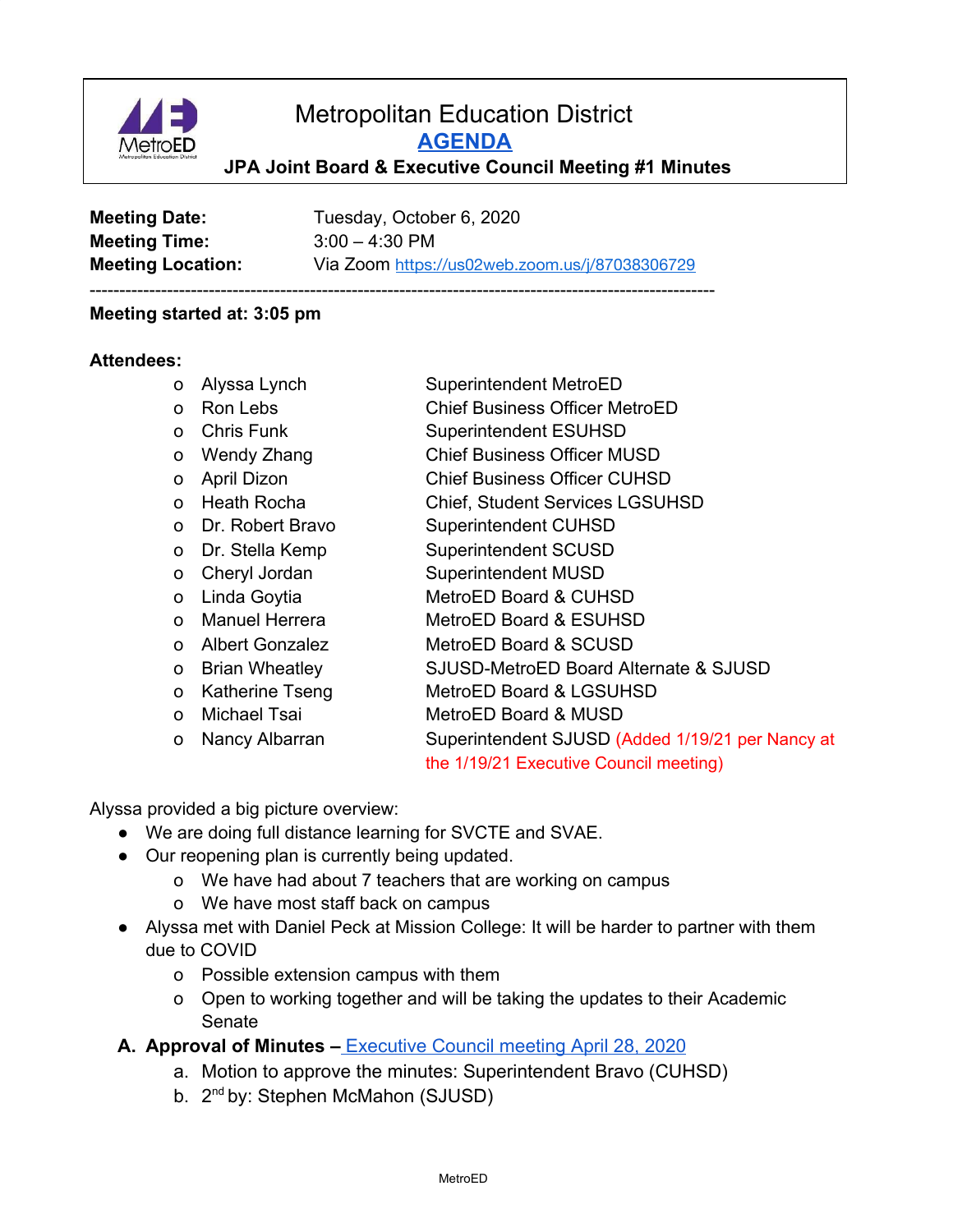## **B.** Reopening SVCTE: Alyssa

## a. [Reopening](https://f.hubspotusercontent20.net/hubfs/2436176/Draft%20MetroED%20Reopening%20Plan%208-3-%2020.pdf) Plan

- i. Had 7 Task Force meetings over the summer- virtually and in person
- ii. Alyssa reviewed the reopening plan
- iii. We asked each school district which schedule would work for them
- iv. Canvas is the platform we use
- b. Executive Summary [Reopening](http://fbsd.metroed.net/dwelch/COVID-19%20/Reopening%20of%20Schools%20for%202020-2021%20(2).pdf) PPT

## **C. Enrollment Update**: Alyssa

- a. Overall JPA [Enrollment](http://fbsd.metroed.net/dwelch/Executive%20Council/Overall%20JPA%20Enrollment.pdf)
	- i. Base numbers are set by what the districts will pay us
	- ii. We are down about 86 students
	- iii. Have met with 5/6 districts by zoom or person- Nancy Albarran was via text/email
- b. Individual Districts [Enrollment](http://fbsd.metroed.net/dwelch/Executive%20Council/Individual%20District%20Data.pdf)
- c. SVCTE Enrollment & Section History
- d. End of Year data reports by district

SVCTE - All [Districts](http://fbsd.metroed.net/dwelch/Executive%20Council/SVCTE%20Enrollment.pdf) [Campbell](http://fbsd.metroed.net/dwelch/Executive%20Council/Campbell%20Enrollment.pdf) UHSD East Side [UHSD](http://fbsd.metroed.net/dwelch/Executive%20Council/East%20Side%20Enrollment.pdf) Los [Gatos-Saratoga](http://fbsd.metroed.net/dwelch/Executive%20Council/Los%20Gatos%20Enrollment.pdf) UHSD [Milpitas](http://fbsd.metroed.net/dwelch/Executive%20Council/Milpitas%20Enrollment.pdf) USD San [Jose](http://fbsd.metroed.net/dwelch/Executive%20Council/San%20Jose%20Enrollment.pdf) USD [Santa](http://fbsd.metroed.net/dwelch/Executive%20Council/Santa%20Clara%20Enrollment.pdf) Clara USD

Stephen McMahon asked when the 2021 CBEDS data was run. Alyssa stated that it was on 10/5. Stephen asked for clarification on the 275 number. Alyssa said that it's the current enrollment for San Jose. The base number is either CBEDS in Oct or a different number provided in January by the districts. Alyssa stated that adults can take the high school CTE class (backfill). Superintendent Kemp asked how come the number of students hasn't changed in the same ratio as the number of sections? Alyssa said that the job core students are in the CTE classes. Superintendent Kemp asked if the numbers accounted for the job core and adults? Alyssa said that there are only certain classes that job core students can take. Superintendent Kemp asked why the job core numbers have dropped over the years? Alyssa said they have dropped because students have moved away and job core has started their own classes on their site. Superintendent Kemp said the student to teacher ratio has increased since 2008. Alyssa stated that the number of students that have applied this year is about 2000 and we can't take them all. The numbers are going down because it's harder for the districts to pay per student. Superintendent Bravo asked why we lose almost 900 students? Alyssa said some of the reasons are that the students sign up with someone else, they don't like the class materials, or it doesn't end up working with their home school. We have a large attrition rate. The learning walks have really helped with lowering the rate. The counselors are talking with the students about the fit of the class. The attrition rate has dropped from 25% to 20%. Superintendent Bravo asked where the largest drop is. Alyssa said the summer has the largest drop of about 700. The numbers drop again once school starts. Superintendent Kemp asked about the large drop over the years in adult students? Board President Goytia said that there is a law about the number of adults in the high school classes. The other reason is that the adults are charged ½ of what the districts are charged.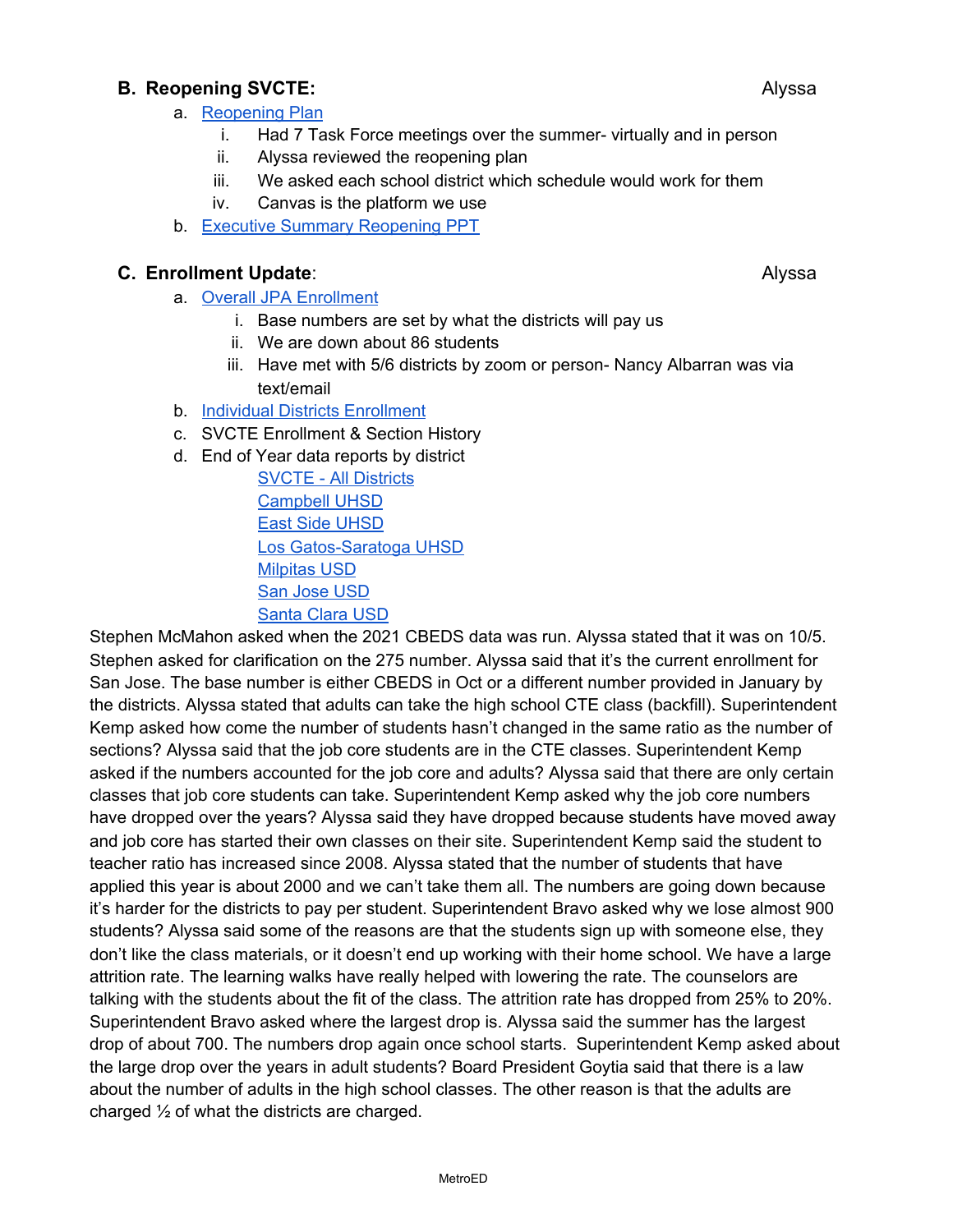# **D.** MetroED Staffing Update: Alyssa

- a. SVCTE 2007-2020
	- i. Alyssa stated that we offer high quality CTE classes with limited staff. Superintendent Kemp asked about the staffing levels at all sites. Alyssa stated that SVAE has their own employees. Stephen asked about the staff versus number of sections. Alyssa said that most teachers teach 2 sections. Superintendent Funk said that there's no question that staff is down and money is tight. Ideally it would be great if we could get state funding. Board Vice President Herrera said that in talking about the history we are showing that we have reserves but we can see a crash coming. We are looking at an unworkable institution in the mid-term. This is what is giving me concern.
- b. ROP State Data
	- i. 74 in 2006 and 39 in 2018
	- ii. Centers- 28 in 2002 and 17 in 2020
	- iii. If each of the large districts cut 100 students, we would not be open in 2022-23.

# **E. Grants: CTEIG Application & Strong WorkForce Program:** Alyssa

- a. CTEIG Application submitted September 17th for \$2.6 million
	- i. Thank you San Jose Unified for your ADA
	- ii. We will find out in November the amount we are awarded
- b. CTEIG MOU Signatures will be needed
- c. Strong WorkForce Program grant to be submitted for \$700K

# **F.** Legislative Update **Alyssa**

- a. [Funding](http://fbsd.metroed.net/dwelch/Executive%20Council/Legislative%20Action%20Plan%20(2).pdf) Action Plan
	- i. Alyssa went over the plan
	- ii. Board President Goytia said that she has been contacting government officials
- b. Letter to [Governor](http://fbsd.metroed.net/dwelch/Executive%20Council/MetroED%20Governor%20Request%20%20(1).pdf) with local 21 public officials

# **G. Property Update (Action)** Ron

- a. Capitol Auto Mall [Commercial](http://fbsd.metroed.net/dwelch/Executive%20Council/a.%20JPA%20Executive%20Council%209-29-20%20Property%20Update%20(2)%20(1).pdf) Property
	- i. Ron provided an overview of the Capitol Expressway commercial properties.
	- ii. He stated that several of the tenants in the strip mall are struggling. The property manager has worked with several of the tenants regarding rent deferrals within the confines of the leases. We recently received requests for rent reductions from two tenants. We are working with tenants on a one to one basis and will be granting some rent reductions in order to keep the spaces occupied because the alternative of no rent and an open space is not desirable.
	- iii. Superintendent Kemp asked about SJUSD's plans for student housing. Stephen McMahon stated that the analysis is complete but has not yet moved forward due to the current economic situation. Dr. Kemp inquired further about plans for student housing at the MetroED site. Stephen stated that the analysis considered the front part of the school but realized that the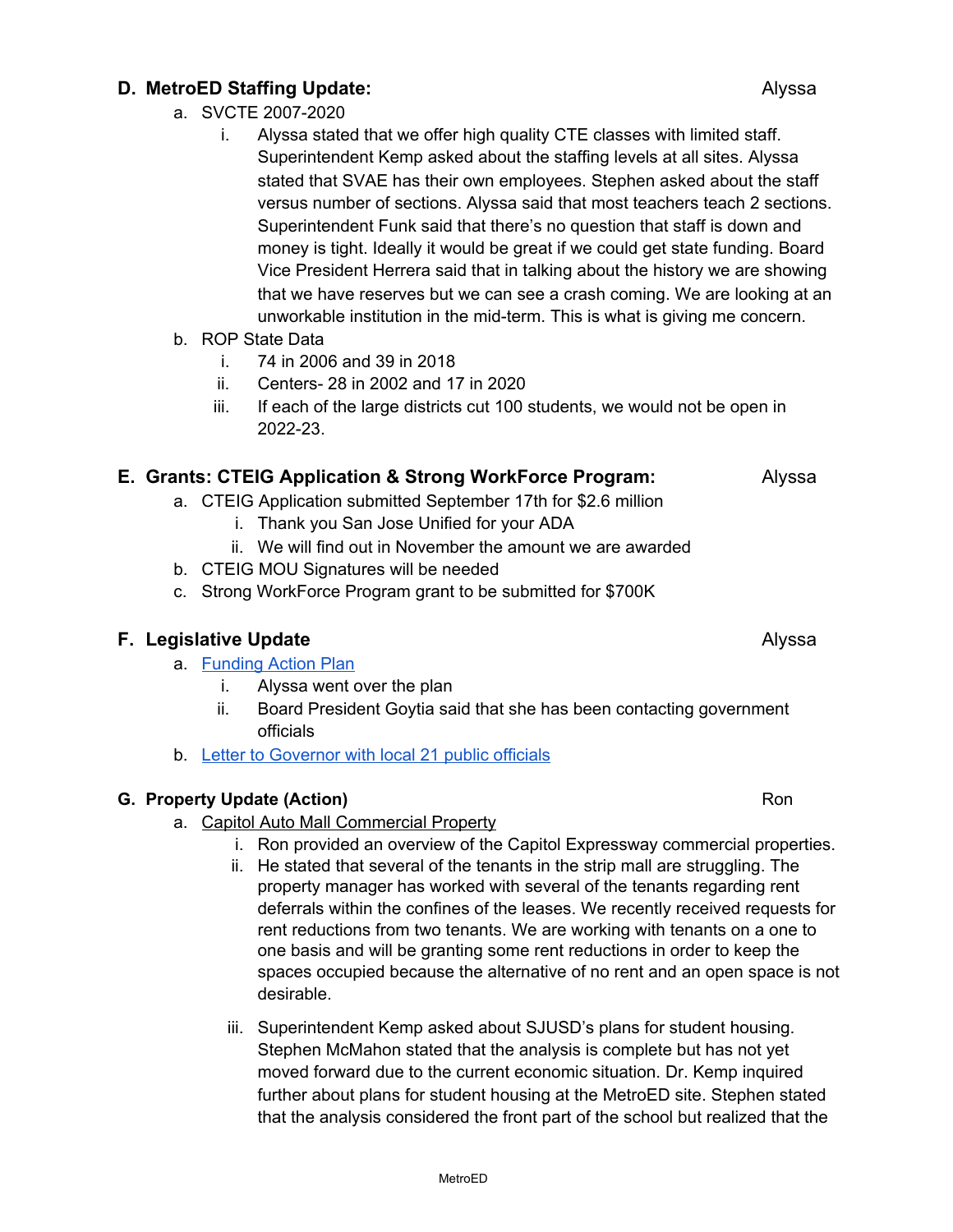Capitol Expressway property would require significant effort to acquire given the nature of the leases. Everyone thanked Stephen for the update.

- b. Capitol Auto Mall Lease Renewals & [Extensions](http://fbsd.metroed.net/dwelch/Executive%20Council/b.%20JPA%20Executive%20Council%209-29-20%20Lease%20Renewals%20(3)%20(1).pdf)
	- i. Ron presented the three leases for renewal and explained some of the background. He stated that the SJUSD request for "claw-back" language had been withdrawn and that SJUSD had requested that the lease be made between the tenants and MetroED, eliminating the prior ownership structure for the document language.
	- ii. Stephen stated that the leases are quite complicated and he now wants to see clean leases and not addendums/extension because of the old ownership, subleases, bankruptcy, and many changes over the years. Ron said that the concerns communicated by his attorney in the spring had been addressed and the leases/lease extensions presented were directly now between MetroED and the tenant. The leases were compliant with the request. Ron said that everything was cleaned up and spelled out in the leases/lease extensions as requested and that he would not have presented the documents if they weren't compliant with what SJUSD had requested in the spring through their attorney. However, Stephen reiterated that he wants new documents and everything to go through the new leases and not addendums.
	- iii. Superintendent Kemp said it looks like the Honda lease is good to go. Ron feels that they are all good to go otherwise he wouldn't have brought them to the Executive Council.
	- iv. A concern arose regarding the future of MetroED and what would happen to the properties if MetroED closed. Superintendent Bravo said that he didn't think the district would shut down in 2023. He asked if the school does close, how would the leases be handled? Ron explained that the percentage of ownership information is spelled out in the JPA agreement.
	- v. Stephen asked what's Honda's interpretation was of the lease status? Ron said that Honda signed the lease last year the week after SJUSD announced their intentions to consider the property for employee housing. The lease was still in the red-line revision stage with minor edits being worked on.
	- vi. Superintendent Kemp asked if claw back language was included in any of the leases being presented. Ron said that there is not. Superintendent Kemp asked if that meant that there was no discussion of using the property in the future. Stephen said his concerns related not to the 'claw-back' provision but the complexity of all the previous lease terms, that doesn't want to have to pick up the pieces in 2 years by going back through multiple documents if something happens. Stephen stated that he understands the agreements leases are with MetroED.
	- vii. Ron stated that we had attorney's craft these leases based on SJUSD requests and that they are complicated documents with national corporations. Stephen said that he does leases all the time. Superintendent Bravo said that there is no claw back language due to the attorney's advice.
	- viii. Board President Goytia asked who has the right to vote on the approval? Ron said that the process regarding lease approval falls under Article 6.3 –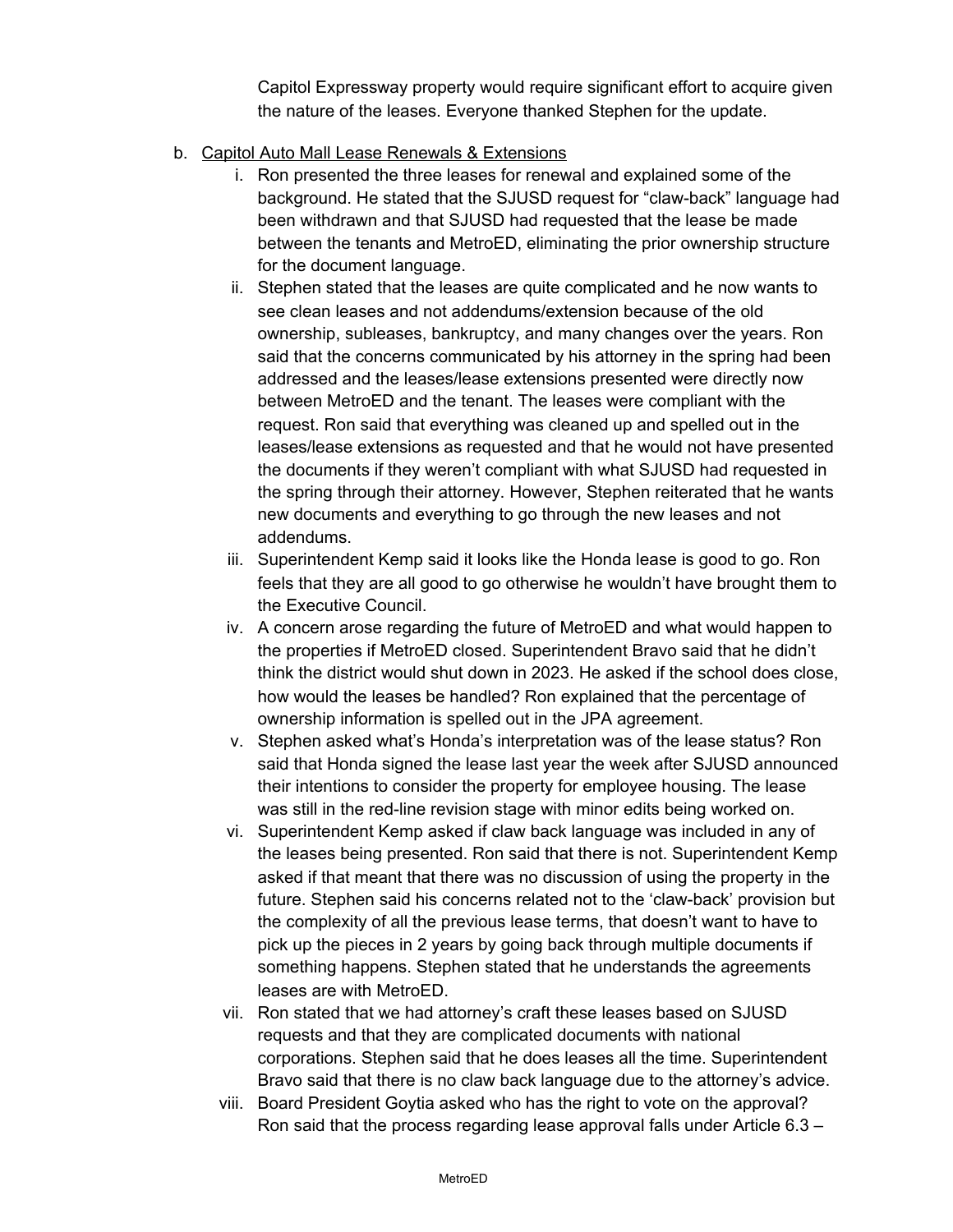Selling Property of the JPA. The article is not clear as to mechanics of the approval process, but requires unanimous approval of the participating districts. Ron stated that they were presenting the leases to the Executive Council in compliance with Article 6.3 for approval and would then present them to the MetroED Board for approval.

ix. Superintendent Kemp called for the question.

A motion to approve the leases as presented was made by Heath Rocha The motion was seconded by Superintendent Kemp.

The vote was as follows:

- 1. Stephen McMahon No
- 2. Superintendent Funk No He wanted time to have his attorney look at it and would get back to Ron within a couple of weeks.
- 3. Superintendent Bravo Yes
- 4. Superintendent Kemp Yes
- 5. Superintendent Jordan Yes
- 6. Heath Rocha Yes
- x. Ron asked about the next steps?
	- 1. Stephen asked if the tenants that are paying are on time. Yes
	- 2. Stephen and Superintendent Funk want their attorney's to review the leases.
	- 3. Stephen said the contracts are crazy. These are real property. The home districts have ownerships and this was set up sometime before Alyssa and Ron came on board.
	- **4. Stephen said that the leases went from all 6 districts signing to just 1 signature from MetroED. Stephen said he thinks that all leases should have all 6 distracts signatures going forward. Ron noted that this would require a change to the JPA agreement.**
	- **5. Superintendent Funk said he is committed to having the leases reviewed within 2 weeks to get an answer.**

## **H. Form 700 Conflict of Interest for MetroED** Ron

- o Ron said that the Executive council has to file form 700 going forward
- **o** Stephen asked what is the area that you have to report**?**

## Wrap-up:

- o Alyssa said that a single district operating idea was thrown out to the group in April and was refused
- o Happy to meet with anyone 1 on 1
- o Please notify us sooner rather than later about district base numbers and it would be great if we could keep base enrollment the same for next year
- o Ron said he is working on the first interim report and will follow up with an email to ask about enrollment for 2021/22.
- o Steven asked if it's CTE that is an in trouble and not the Adult Ed?